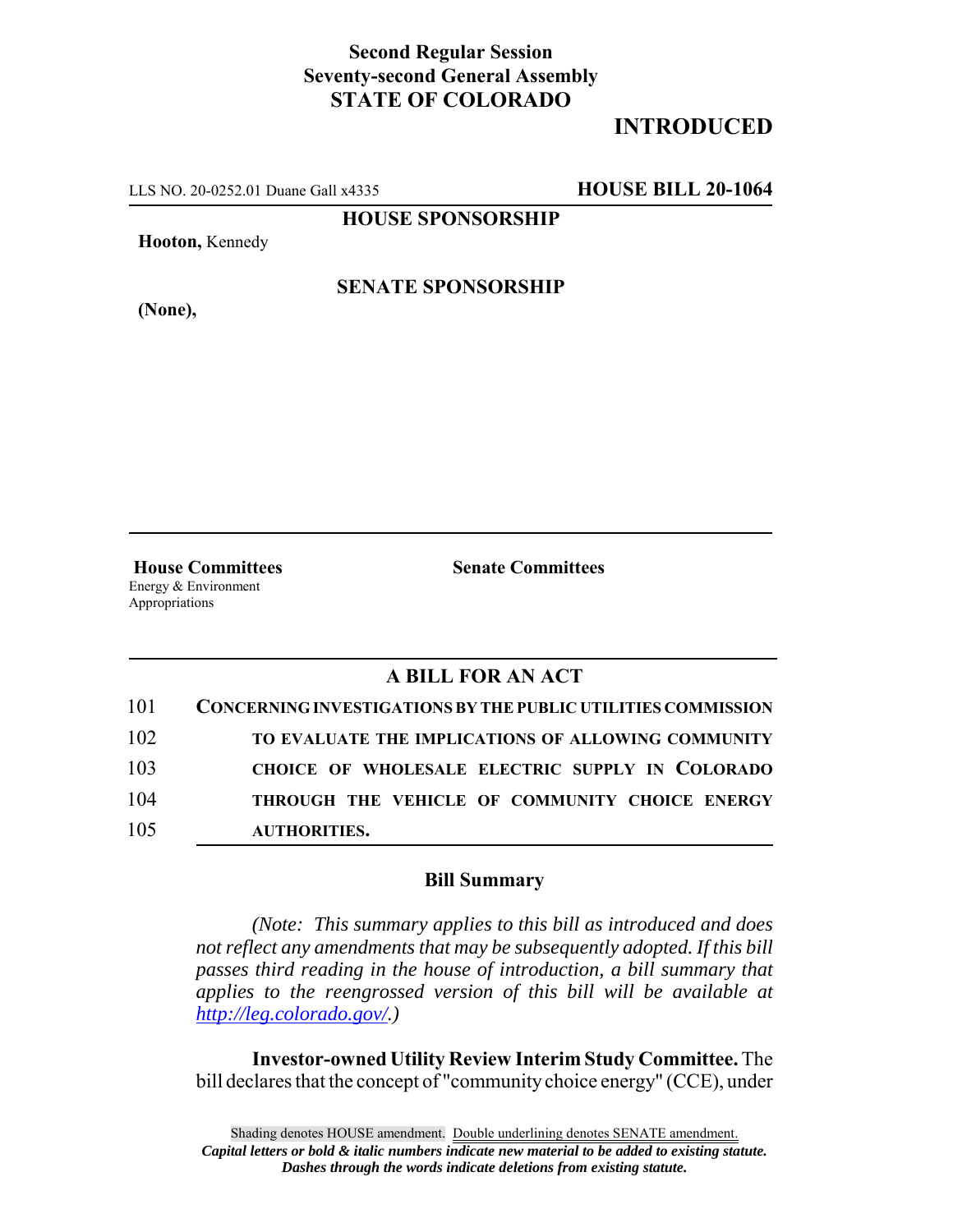which a community may choose to purchase electricity at wholesale through a supplier other than the local investor-owned electric utility, has the potential to enable communities to meet their renewable energy goals and save money without disrupting the local utility's current status as sole supplier of transmission, distribution, and customer service functions. To lay the groundwork for potential adoption of CCE in Colorado, the bill proposes 2 studies:

- ! A feasibility study, conducted by an independent energy expert under the guidance of the public utilities commission (PUC), to examine the financial and technical requirements that would need to be met for CCE to be viable and beneficial; and
- ! An investigatory proceeding at the PUC, inviting testimony and documentation from persons with firsthand knowledge of utility operations, CCE, or both, including regulators from other states in which CCE has been implemented. The goal of the investigation is to identify best practices and recommend legislative changes that would allow CCE to function well in Colorado if adopted.

The bill directs that reports of the results of the feasibility study and the investigatory docket be given to the legislative committees with jurisdiction over energy matters in late 2020.

1 *Be it enacted by the General Assembly of the State of Colorado:*

2 **SECTION 1.** In Colorado Revised Statutes, **add** 40-4-120 as

3 follows:

 **40-4-120. Community choice in wholesale electric supply - investigation and analysis - duties of commission - reports - legislative declaration - definition - repeal.** (1) **Legislative declaration.** (a) THE GENERAL ASSEMBLY FINDS AND DETERMINES THAT: **(I) AT LEAST A DOZEN COMMUNITIES IN COLORADO, KNOWN AS** 

 THE "READY FOR 100" CITIES, HAVE COMMITTED TO OBTAINING ONE HUNDRED PERCENT RENEWABLE ENERGY BY 2025 TO 2035. IN ADDITION, AT LEAST TWO DOZEN COMMUNITIES, KNOWN AS "COLORADO COMMUNITIES FOR CLIMATE ACTION", HAVE ORGANIZED TO ADVOCATE FOR CLIMATE CHANGE SOLUTIONS. THESE COMMUNITIES, WHICH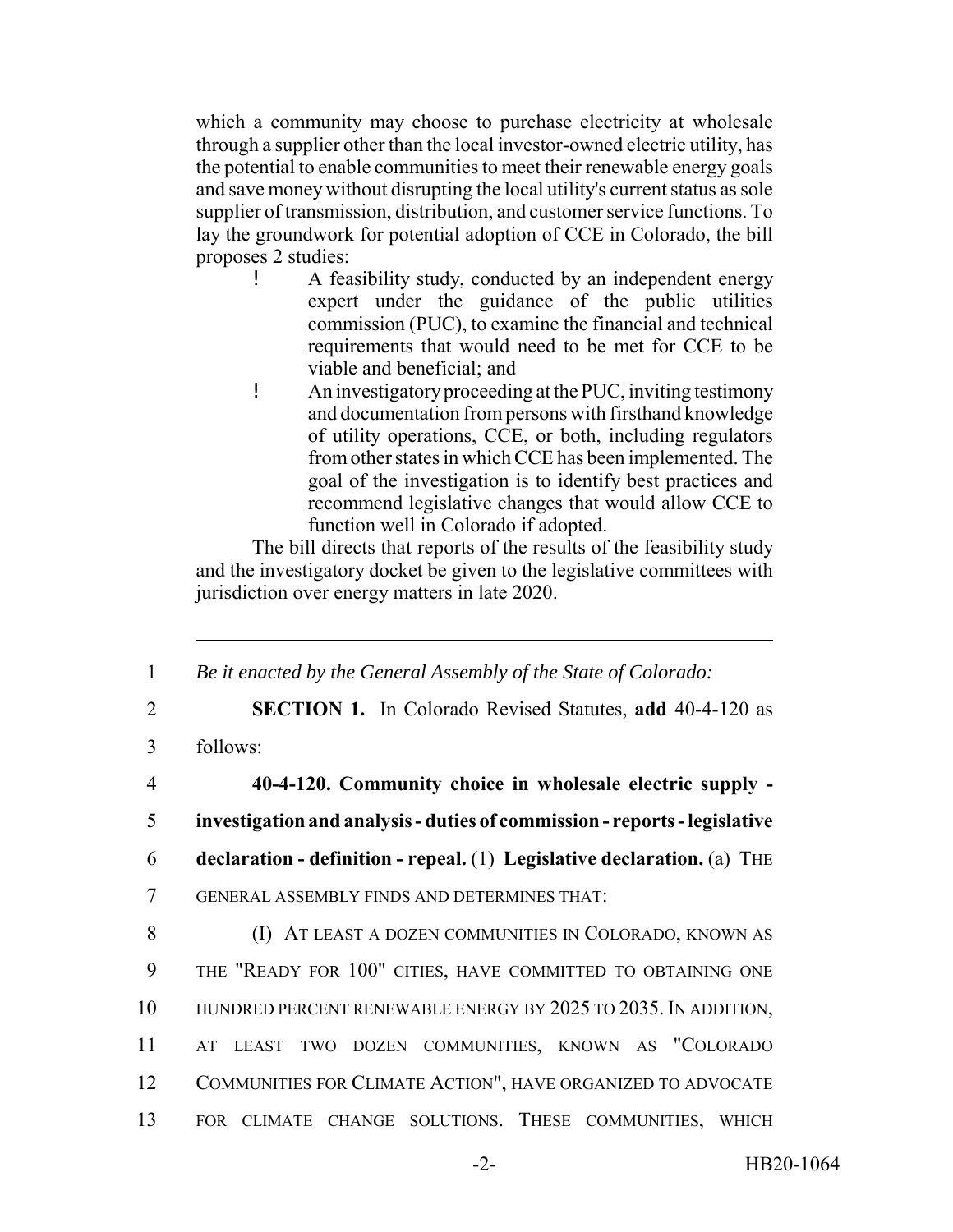REPRESENT MORE THAN ONE MILLION COLORADANS, CANNOT REACH THEIR ENERGY AND CLIMATE GOALS WITHIN THEIR DESIRED TIME PERIODS UNLESS THEY ARE GIVEN GREATER CHOICE AND CONTROL OVER THEIR WHOLESALE ELECTRICITY SUPPLY.

 (II) A KEY ELEMENT OF THE GOVERNOR'S POLICY INITIATIVE, ENTITLED "ROADMAP TO 100% RENEWABLE ENERGY BY 2040 AND BOLD CLIMATE ACTION", PRIORITIZES SUPPORTING LOCAL COMMITMENTS TO ONE HUNDRED PERCENT RENEWABLE ENERGY.

 (III) THE ABILITY OF A COMMUNITY TO ACHIEVE ITS ENERGY GOALS IS CURRENTLY LIMITED BY THE ENERGY SUPPLY AND DECARBONIZATION TIMELINE OF THE ELECTRIC UTILITY THAT SERVES THAT COMMUNITY'S GEOGRAPHIC AREA.THE ABILITY TO PROCURE ELECTRICITY FROM ALTERNATIVE WHOLESALE SUPPLIERS MAY ENABLE COMMUNITIES TO ACHIEVE THEIR ENERGY GOALS SUBSTANTIALLY FASTER AND MORE COST-EFFECTIVELY.

16 (IV) THE STUDY OF COMMUNITY CHOICE ENERGY (CCE), ALSO COMMONLY KNOWN AS COMMUNITY CHOICE AGGREGATION OR CCA, WHICH IS A LOCAL ENERGY MODEL THAT HAS BEEN ADOPTED IN A NUMBER OF STATES AND IS PROVING TO BE EFFECTIVE FOR COMMUNITIES IN ACHIEVING THEIR RENEWABLE ENERGY GOALS, WOULD ANSWER KEY 21 OUESTIONS AND ILLUMINATE THE POTENTIAL BENEFITS AND CHALLENGES OF ADAPTING THAT MODEL FOR USE IN COLORADO.

 (V) UNDER CCE, COMMUNITIES MAY CHOOSE THEIR WHOLESALE ELECTRICITY SUPPLIERS WHILE CONTINUING TO HAVE THE ELECTRICITY DELIVERED BY THE INCUMBENT UTILITY. THE CCE OPTION ALLOWS COMMUNITIES TO CHOOSE AMONG WHOLESALE POWER SUPPLIERS WITHOUT INTERFERING WITH NON-PROCUREMENT-RELATED UTILITY OPERATIONS.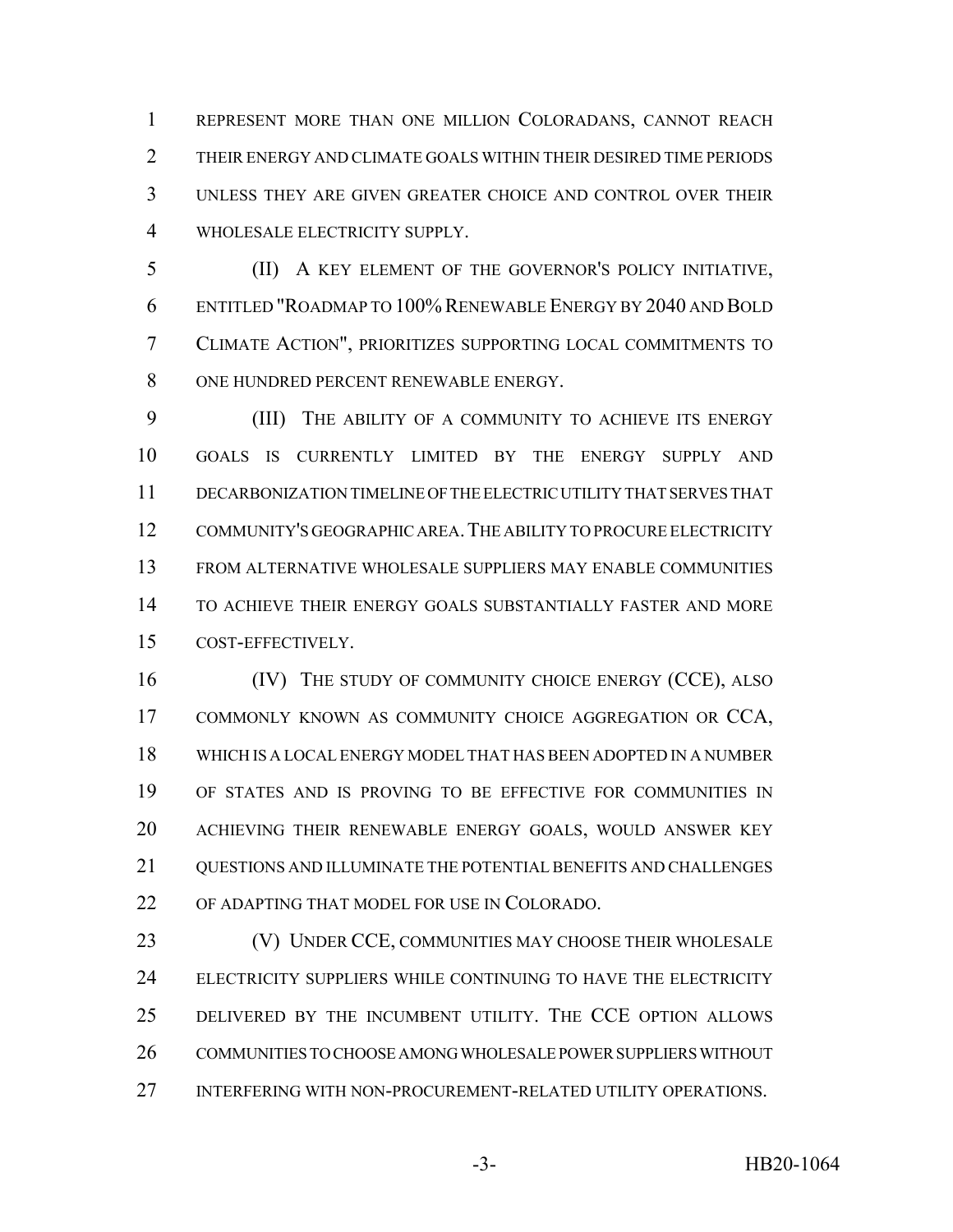(VI) IN THE CCE SCENARIO, AN INVESTOR-OWNED ELECTRIC UTILITY WOULD CONTINUE TO OWN AND OPERATE ITS TRANSMISSION AND DISTRIBUTION SYSTEM, BUT THE UTILITY WOULD NO LONGER HAVE A MONOPOLY ON PROVIDING THE ELECTRICITY SUPPLY TO THE JURISDICTION. UTILITIES WOULD CONTINUE TO OWN THEIR POWER GENERATION, BUT IF A COMMUNITY CHOOSES TO ADOPT CCE IN PURSUIT OF MORE AFFORDABLE ELECTRICITY RATES AND MORE AGGRESSIVE RENEWABLE ENERGY OR OTHER GOALS, THE UTILITY WOULD DELIVER THE ELECTRICITY FROM ONE OR MORE ALTERNATIVE SUPPLIERS AND BE APPROPRIATELY COMPENSATED FOR ITS TRANSMISSION AND DISTRIBUTION SERVICES.IN THE WHOLESALE, OPT-OUT MODEL OF CCE, INDIVIDUAL CUSTOMERS ARE AUTOMATICALLY ENROLLED AND RETAIN THE RIGHT TO OPT OUT OF THEIR COMMUNITY'S CCE OFFERINGS AND RECEIVE ELECTRICITY SUPPLIED BY THE UTILITY UNDER ITS TRADITIONAL "BUNDLED SERVICE". THE GENERAL ASSEMBLY SPECIFICALLY FINDS THAT THE OPT-IN MODEL OF CCE, WHERE INDIVIDUAL CUSTOMERS ARE NOT AUTOMATICALLY ENROLLED IN CCE, IS A KNOWN RECIPE FOR FAILURE, AND THAT THE RETAIL MODEL OF CCE PRACTICED IN DEREGULATED RETAIL CHOICE STATES DOES NOT PROMOTE THE CONDITIONS NEEDED FOR DEVELOPMENT OF HIGH LEVELS OF RENEWABLE ENERGY.

 (VII) A WELL-DESIGNED WHOLESALE, OPT-OUT CCE PROGRAM WOULD INTRODUCE AN ELEMENT OF WHOLESALE COMPETITION AND COMMUNITY-LEVEL CHOICE INTO THE SUPPLY OF ELECTRICITY, LIKELY 24 DRIVING LOWER RATES AND CLEANER ENERGY, WHILE MAINTAINING THE VIABILITY AND STRENGTH OF COLORADO'S EXISTING INVESTOR-OWNED ELECTRIC UTILITIES AND WITHOUT IMPOSING ADDITIONAL COSTS ON THE UTILITY OR ITS BUNDLED-SERVICE CUSTOMERS.CCE COULD ALSO PROVIDE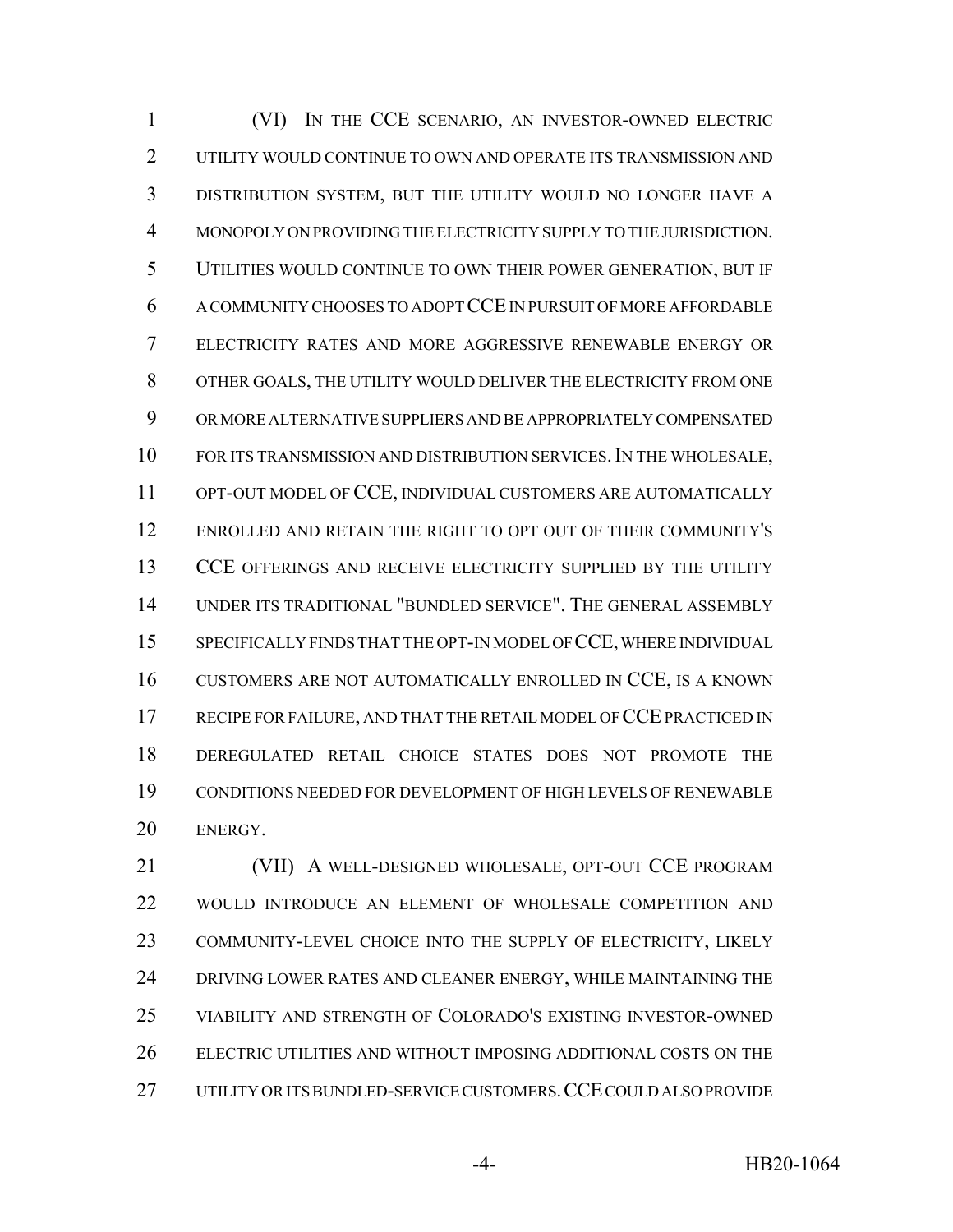COMMUNITIES THAT HAVE AMBITIOUS RENEWABLE ENERGY GOALS WITH A MEANS TO REACH THOSE GOALS MORE QUICKLY AND COST-EFFECTIVELY. (VIII) THIS SECTION PERTAINS ONLY TO A STUDY OF CCE, NOT ITS IMPLEMENTATION. WHILE CCE SHOWS THE POTENTIAL TO ALLOW COLORADO COMMUNITIES TO MAKE LOCAL ENERGY DECISIONS, MEET THEIR ENERGY GOALS, REDUCE ENERGY COSTS, FOSTER LOCAL ECONOMIC DEVELOPMENT, AND KEEP ENERGY DOLLARS CIRCULATING LOCALLY, IT IS PRUDENT TO STUDY THE ECONOMIC AND TECHNICAL FEASIBILITY AND THE REGULATORY IMPLICATIONS AND LEGAL IMPACTS OF CCE BEFORE CONSIDERING CCE-ENABLING LEGISLATION.

11 (IX) CCE IS AN INNOVATIVE CONCEPT, WHICH OTHER STATES HAVE ALREADY SUCCESSFULLY IMPLEMENTED, GIVING COLORADO THE OPPORTUNITY TO IDENTIFY BEST PRACTICES AND LESSONS LEARNED FROM THEIR EXPERIENCES. THE TWO INDEPENDENT STUDIES DESCRIBED IN THIS SECTION WILL ANSWER KEY QUESTIONS ABOUT THE VIABILITY OF CCE IN COLORADO AND WILL AID IN DETERMINING THE OPTIMAL APPROACH FOR 17 CCE LEGISLATION IN COLORADO IF THE STUDIES SHOW NET BENEFITS FOR COLORADO COMMUNITIES AND THE STATE. THE STUDIES WILL PROVIDE THE INFORMATION NEEDED TO DETERMINE WHETHER THE APPARENT PROMISE OF CCE FOR COLORADO'S ENERGY AND ECONOMIC FUTURE HAS MERIT.

**(b)** THEREFORE, THE GENERAL ASSEMBLY DECLARES THAT IT IS IN THE PUBLIC INTEREST TO DIRECT THE COMMISSION TO EVALUATE THE VIABILITY OF THE WHOLESALE, OPT-OUT MODEL OF CCE IN COLORADO AND TO ANSWER KEY QUESTIONS ABOUT CCE IN COLORADO IN TWO SPECIFIC WAYS:

(I) BY OVERSEEING A THIRD-PARTY FINANCIAL AND TECHNICAL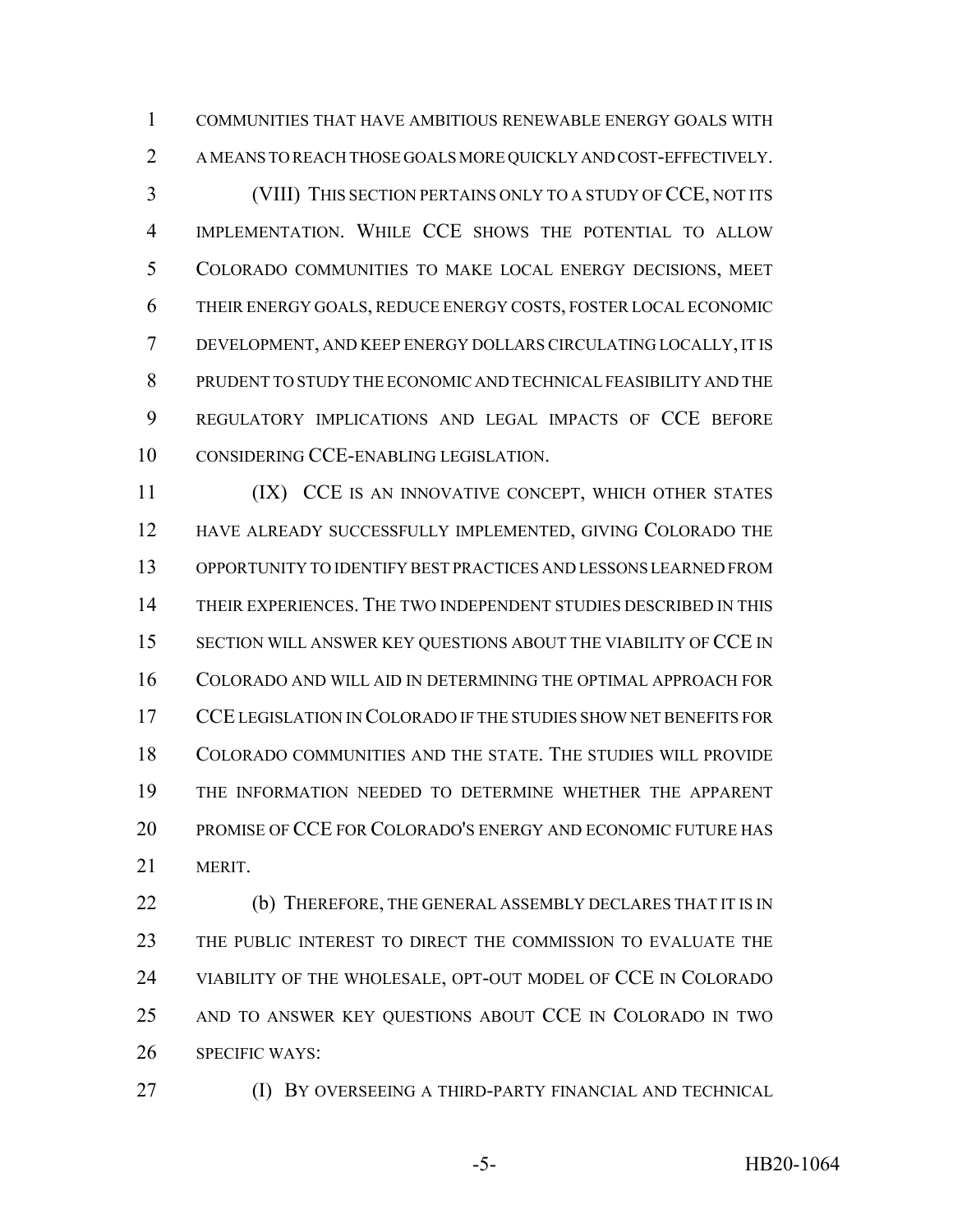FEASIBILITY STUDY; AND

 (II) BY CONDUCTING ITS OWN INVESTIGATORY PROCEEDING USING THE MECHANISM OF AN INVESTIGATORY DOCKET TO STUDY REGULATORY AND LEGAL ISSUES.

 (2) **Definition.** AS USED IN THIS SECTION, UNLESS THE CONTEXT OTHERWISE REQUIRES, "COMMUNITY CHOICE ENERGY" OR "CCE" MEANS A MECHANISM THAT ALLOWS CITIES OR COUNTIES, OR GROUPS OF CITIES AND COUNTIES, TO COMBINE THEIR PURCHASING POWER AND CHOOSE ONE OR MORE ALTERNATIVE WHOLESALE ELECTRICITY SUPPLIERS ON BEHALF OF THE RESIDENTS, BUSINESSES, AND MUNICIPAL FACILITIES IN THE JURISDICTION WHILE THE INCUMBENT UTILITY CONTINUES TO OWN AND OPERATE ITS TRANSMISSION AND DISTRIBUTION SYSTEM AND DELIVER THE ELECTRICITY.

 (3) **Feasibility study.** (a) IN ACCORDANCE WITH THIS SUBSECTION (3), THE COMMISSION SHALL OVERSEE, AND REPORT TO THE GENERAL ASSEMBLY THE CONCLUSIONS OF, A STUDY ON THE FINANCIAL AND TECHNICAL FEASIBILITY OF ALLOWING CCE IN COLORADO.

(b) THE COMMISSION SHALL:

 (I) SELECT, THROUGH A TRANSPARENT, COMPETITIVE PROCESS, AN 20 INDEPENDENT AND QUALIFIED AGENT TO PERFORM THE STUDY;

**(II) DETERMINE THE SCOPE OF, AND SPECIFIC QUESTIONS TO BE** 22 ADDRESSED BY, THE STUDY, SUBJECT TO THE GUIDELINES SET FORTH IN 23 THIS SUBSECTION (3);

24 (III) ACQUIRE THE DATA NECESSARY TO EFFECTIVELY CONDUCT THE STUDY FROM THE INVESTOR-OWNED ELECTRIC UTILITIES IN A TIMELY FASHION, UTILIZING CONFIDENTIALITY AND NONDISCLOSURE AGREEMENTS ONLY IF CUSTOMER-SPECIFIC DATA ARE NEEDED; AND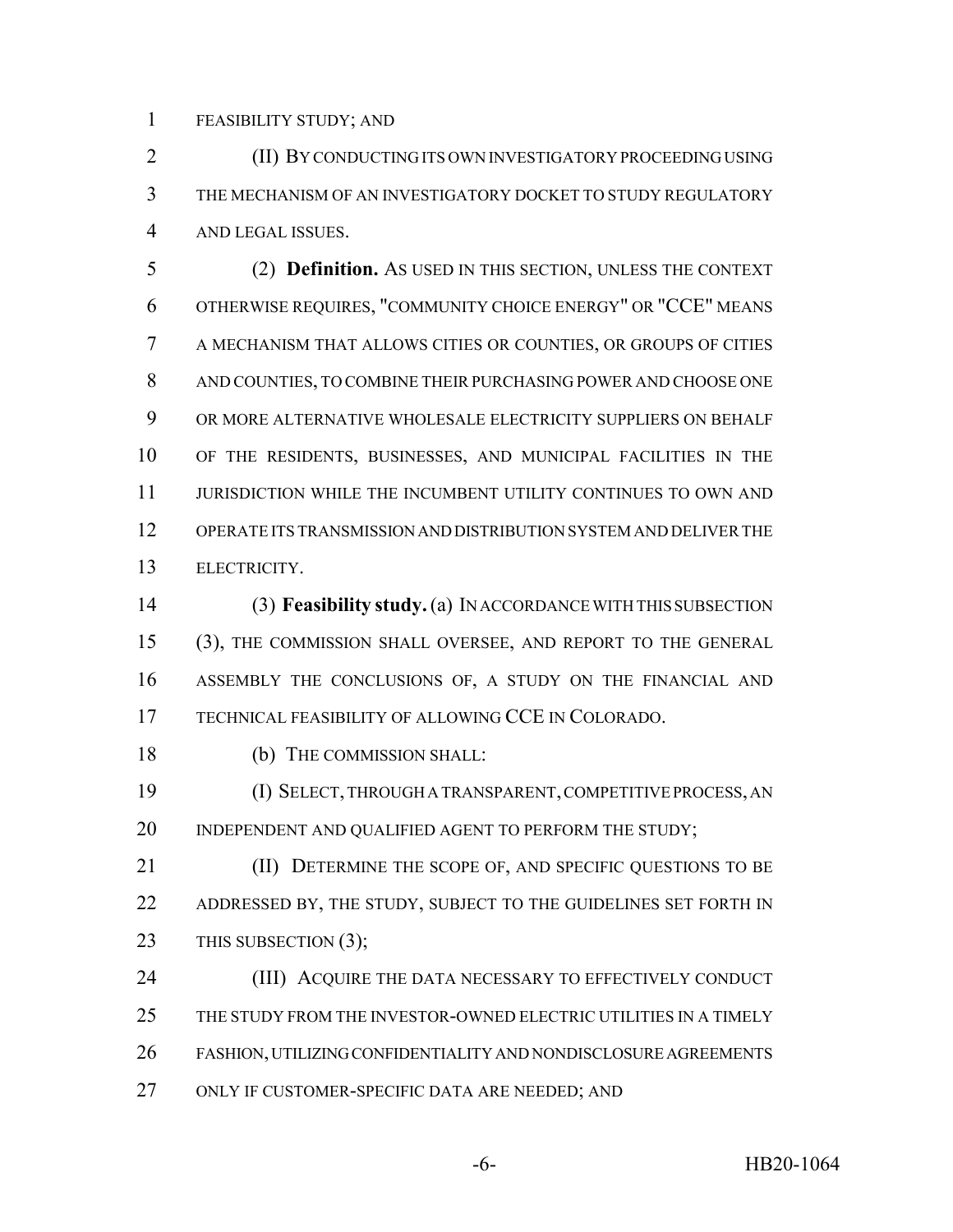(IV) REPORT THE PROCESS AND CONCLUSIONS OF THE STUDY, ON 2 OR BEFORE NOVEMBER 30, 2020, TO THE TRANSPORTATION AND ENERGY COMMITTEE OF THE SENATE AND THE ENERGY AND ENVIRONMENT COMMITTEE OF THE HOUSE OF REPRESENTATIVES OR THEIR SUCCESSOR COMMITTEES.

 (c) THE PURPOSE OF THE FINANCIAL COMPONENT OF THE STUDY IS TO ASSESS FINANCIAL FEASIBILITY AND RISK, INCLUDING THE POTENTIAL FOR RATE COMPETITIVENESS AND AN ESTIMATE OF THE AMOUNT AND DURATION OF ANY TRANSITION FEES, ALSO KNOWN AS EXIT FEES, THAT COMMUNITIES FORMING A CCE AUTHORITY WOULD PAY TO OFFSET THEIR FAIR SHARE OF THE COSTS OF UTILITY ASSETS AND CONTRACTS THAT WERE 12 PROCURED ON THEIR BEHALF AND PREVIOUSLY APPROVED. THE AGENT SHALL MAKE THESE ASSESSMENTS USING INDUSTRY BEST PRACTICES AND ASSUMING A RANGE OF SCENARIOS THAT INCLUDE:

 (I) THE LEVEL OF CCE PARTICIPATION IN COLORADO, INCLUDING BOTH THE NUMBER OF ELIGIBLE COMMUNITIES THAT CHOOSE TO FORM OR 17 JOIN A CCE AUTHORITY AND THE ASSUMED OPT-OUT RATE OF THEIR CUSTOMERS, TO EVALUATE THE MARKET SCALE AND REVENUE GENERATION NEEDED FOR CCE TO SUCCEED IN COLORADO;

20 (II) ELEMENTS TO BE INCLUDED IN THE COST RECOVERY CONSIDERATION, INCLUDING THE AGE AND TIME OF SERVICE COMMENCEMENT OF GENERATION ASSETS AND EXISTING CONTRACTS; AND **(III) RATE ANALYSIS TO DETERMINE THE ABILITY OF CCE TO BE**  COST-COMPETITIVE IN COLORADO, INCLUDING CONSIDERATION OF REASONABLY ANTICIPATED TRENDS AND CONTINGENCIES AFFECTING THE PRICES OF FOSSIL FUELS AND RENEWABLE RESOURCES.

27 (d) THE PURPOSES OF THE TECHNICAL COMPONENT OF THE STUDY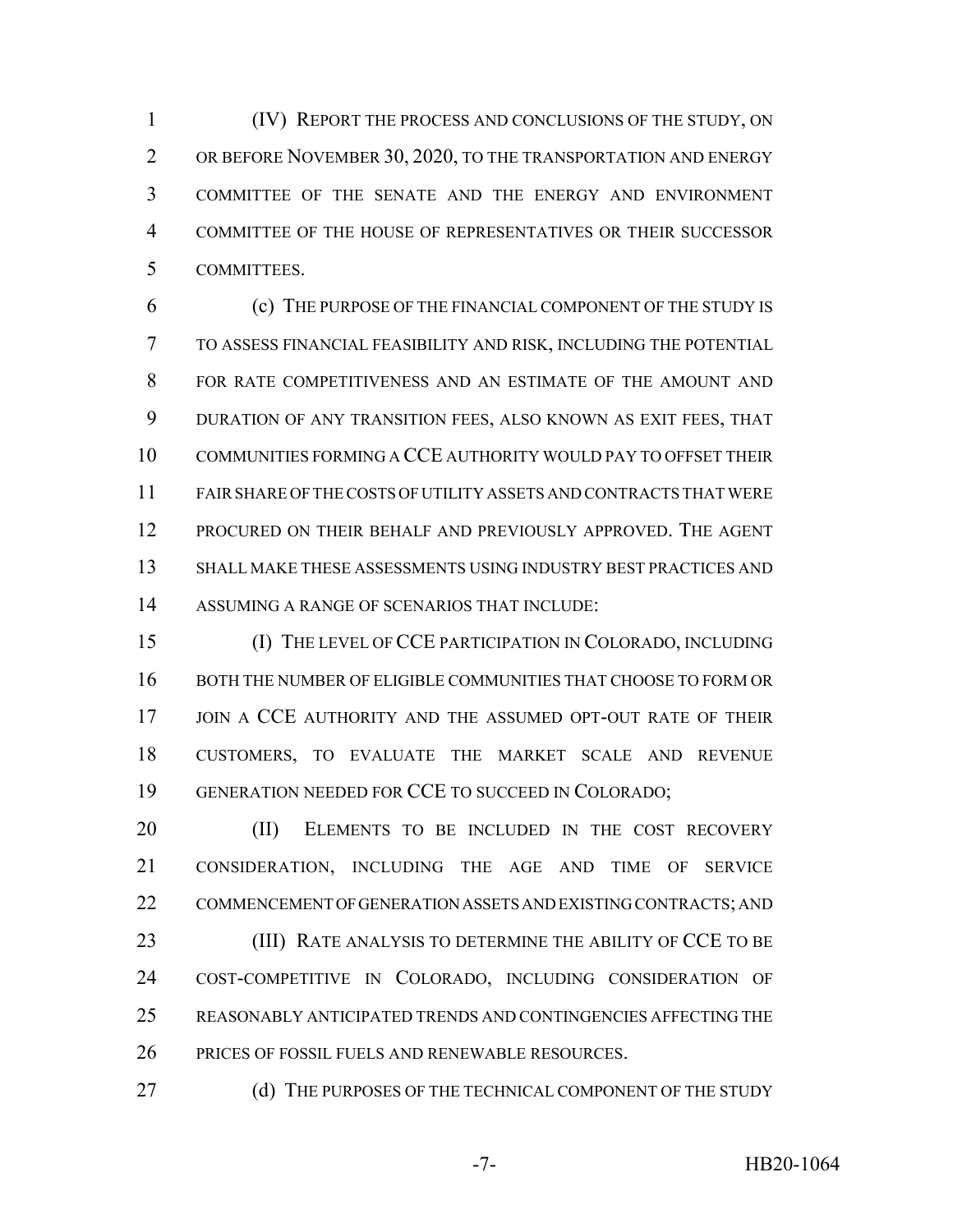ARE TO:

 CONSIDERATIONS FOR FORMING CCE AUTHORITIES IN A STATE THAT DOES NOT CURRENTLY BELONG TO A REGIONAL TRANSMISSION ORGANIZATION; (II) RECOMMEND LEGISLATIVE LANGUAGE THAT: (A) REAFFIRMS THE FEDERAL ENERGY REGULATORY COMMISSION'S ORDER 888, ISSUED APRIL 24, 1996, CONCERNING OPEN ACCESS TRANSMISSION TARIFFS; AND (B) AUTHORIZES THE COMMISSION TO ESTABLISH FAIR TRANSMISSION ACCESS RULES AND PRICING; (III) ASSESS THE IMPLICATIONS OF CCE FOR RESOURCE ADEQUACY AND RELIABILITY; (IV) RECOMMEND LEGISLATIVE OR ADMINISTRATIVE MEASURES, OR BOTH, CONCERNING WHOLESALE MARKET ACCESS AND DEVELOPMENT IN COLORADO; AND (V) CONSIDER OTHER LEGISLATIVE AND REGULATORY MODIFICATIONS NECESSARY TO SUCCESSFULLY IMPLEMENT CCE IN COLORADO. (4) **Investigatory docket.** (a) ON OR BEFORE SEPTEMBER 1, 2020, AND IN ACCORDANCE WITH THIS SUBSECTION (4), THE COMMISSION SHALL OPEN AN INVESTIGATORY DOCKET TO ACCEPT TESTIMONY AND DOCUMENTATION FROM STAKEHOLDERS, INDEPENDENT ENERGY AND 23 UTILITY EXPERTS, REGULATORS FROM STATES IN WHICH CCE HAS BEEN 24 IMPLEMENTED OR IS UNDER CONSIDERATION, AND COMMISSION STAFF. THE GOAL OF THE PROCEEDING IS TO CONSIDER THE REGULATORY

2 (I) PROVIDE INFORMATION ON REGULATORY AND POLICY

- IMPLICATIONS AND LEGAL IMPACTS OF CCE LEGISLATION AND PROVIDE
- RECOMMENDATIONS TO THE GENERAL ASSEMBLY.CONCLUSIONS SHOULD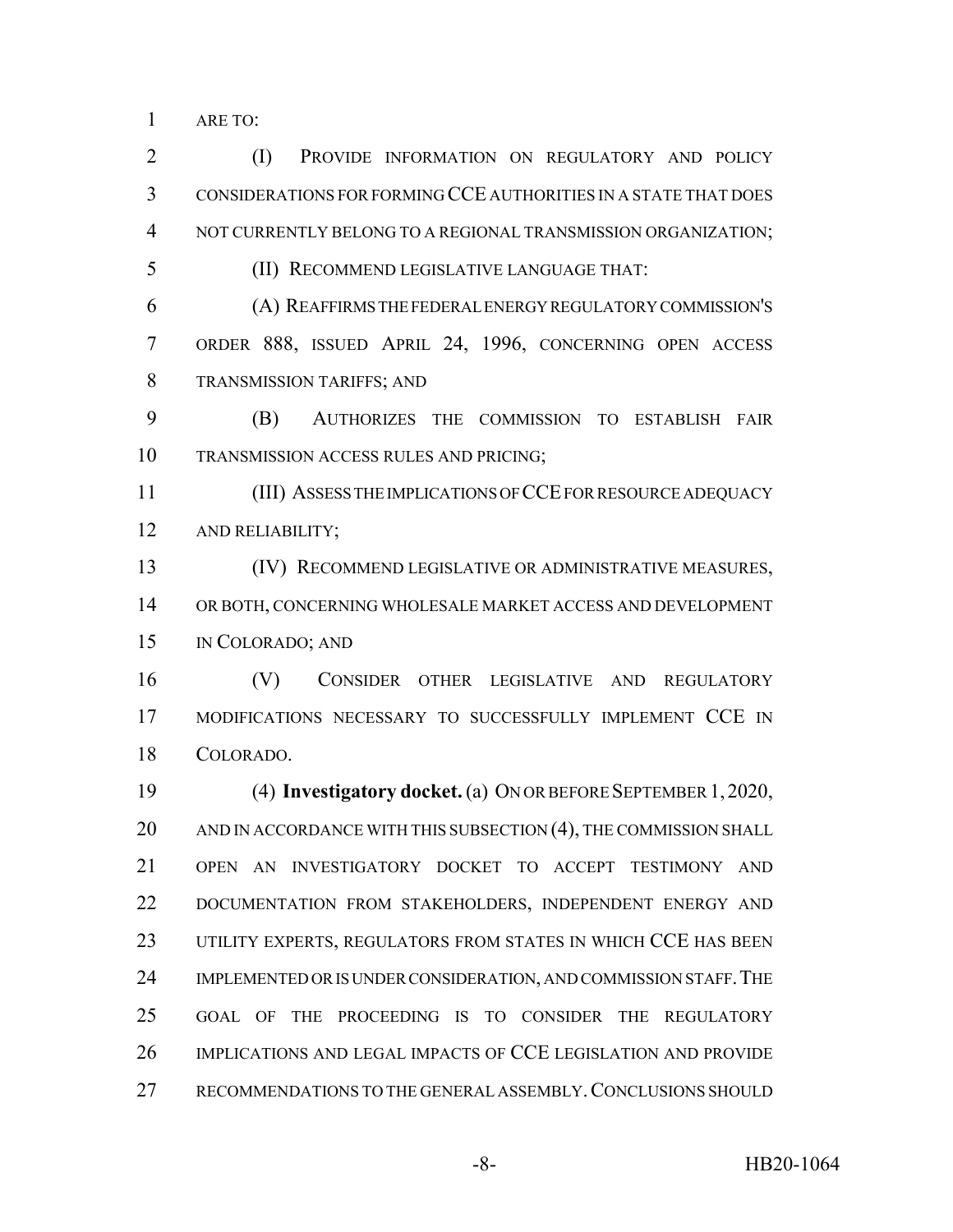| 1              | INCLUDE BEST PRACTICES AND LESSONS LEARNED FROM OTHER STATES   |
|----------------|----------------------------------------------------------------|
| $\overline{2}$ | THAT HAVE ENABLED CCE AT THE WHOLESALE LEVEL. THE COMMISSION   |
| 3              | SHALL EMPLOY PROCEDURES THAT PROMOTE A PRODUCTIVE, EFFECTIVE,  |
| $\overline{4}$ | AND EVIDENCE-BASED PROCESS.                                    |
| 5              | THE COMMISSION SHALL SOLICIT INPUT FROM A BROADLY<br>(b)       |
| 6              | INCLUSIVE RANGE OF STAKEHOLDERS AND PRESENTERS TO ENSURE THAT  |
| 7              | THE PROCESS IS NOT DOMINATED BY ANY ONE GROUP OR VIEWPOINT.    |
| 8              | STAKEHOLDERS AND PRESENTERS MAY INCLUDE:                       |
| 9              | (I) COMMUNITIES WITH DECLARED GOALS REGARDING CARBON           |
| 10             | EMISSIONS OR ENERGY SUPPLY CHOICES;                            |
| 11             | (II) BUSINESS GROUPS;                                          |
| 12             | (III) ENVIRONMENTAL ADVOCATES;                                 |
| 13             | (IV) CONSUMER ADVOCATES;                                       |
| 14             | (V) ELECTRIC UTILITIES, INCLUDING INVESTOR-OWNED ELECTRIC      |
| 15             | UTILITIES, COOPERATIVE ELECTRIC ASSOCIATIONS, AND DISTRIBUTION |
| 16             | COOPERATIVES;                                                  |
| 17             | (VI) INDEPENDENT POWER PRODUCERS;                              |
| 18             | (VII) POWER MARKETERS;                                         |
| 19             | (VIII) RENEWABLE ENERGY DEVELOPERS;                            |
| 20             | (IX)<br>CONSULTANTS OR OTHER EXPERTS IN ENERGY PROJECT         |
| 21             | FINANCING;                                                     |
| 22             | (X) CONSULTANTS OR OTHER EXPERTS IN ENERGY EFFICIENCY AND      |
| 23             | DISTRIBUTED ENERGY RESOURCES; AND                              |
| 24             | (XI) MEMBERS OF THE GENERAL PUBLIC.                            |
| 25             | (c) THE TOPICS AND QUESTIONS TO BE EXPLORED IN THE DOCKET      |
| 26             | <b>MAY INCLUDE:</b>                                            |
| 27             | (I) WHETHER THE COMMISSION REQUIRES ADDITIONAL STATUTORY       |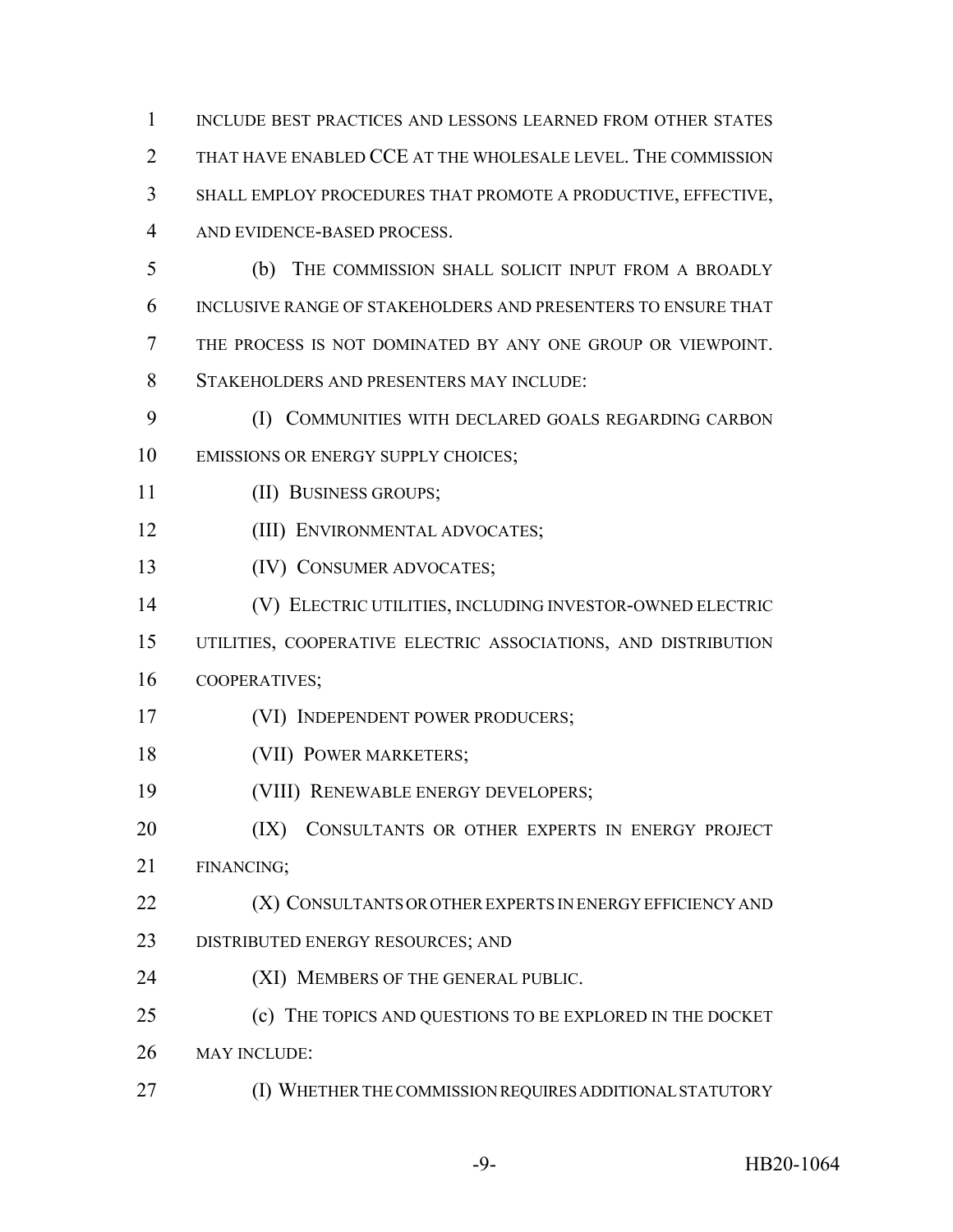AUTHORITY TO CONDUCT A RULE-MAKING PROCEEDING CONCERNING THE 2 CREATION OF CCE AUTHORITIES IN COLORADO;

 (II) THE APPROPRIATE SCOPE OF REGULATORY OVERSIGHT OF CCE OPERATIONS, ON A SCALE RANGING FROM COMPREHENSIVE TO MINIMAL; (III) WHICH ASPECTS, IF ANY, OF CURRENT OR ANTICIPATED INVESTOR-OWNED ELECTRIC UTILITY REGULATION BY THE COMMISSION SHOULD APPLY TO CCE AUTHORITIES AS WELL, INCLUDING REGULATION IN THE AREAS OF:

(A) RESOURCE ADEQUACY PLANNING;

(B) COMPLIANCE WITH RENEWABLE ENERGY STANDARDS;

(C) DEMAND-SIDE MANAGEMENT REQUIREMENTS; AND

 (D) TIME-OF-USE RATES OR OTHER RATE REQUIREMENTS IF MANDATED FOR INVESTOR-OWNED ELECTRIC UTILITIES;

14 (IV) THE APPROPRIATE CONSIDERATIONS FOR ESTABLISHING REASONABLE EXIT FEES AT A LEVEL THAT PROVIDES COST RECOVERY FOR STRANDED INVESTOR-OWNED ELECTRIC UTILITY ASSETS AND CONTRACTS 17 BUT DOES NOT UNDULY BURDEN PROSPECTIVE CCE CUSTOMERS, INCLUDING THE POTENTIAL FOR EXIT FEES TO VARY OVER TIME OR BY LOCATION, THE ESTABLISHMENT OF A SPECIFIC EXPIRATION PERIOD FOR EXIT FEES, MEASURES TO MITIGATE EXIT FEE IMPACTS THROUGH CONTRACT TRANSFER OR RESALE, AND APPROPRIATE FORECASTING OF 22 DEPARTING LOAD TO AVOID OVER-PROCUREMENT;

23 (V) THE APPROPRIATE CONDITIONS, LIMITATIONS, AND PROCEDURES UNDER WHICH CUSTOMERS MAY OPT OUT OF CCE AND RECEIVE BUNDLED SERVICE FROM THE INVESTOR-OWNED ELECTRIC UTILITY;

(VI) WHETHER ANY OTHER CONSUMER PROTECTIONS WOULD BE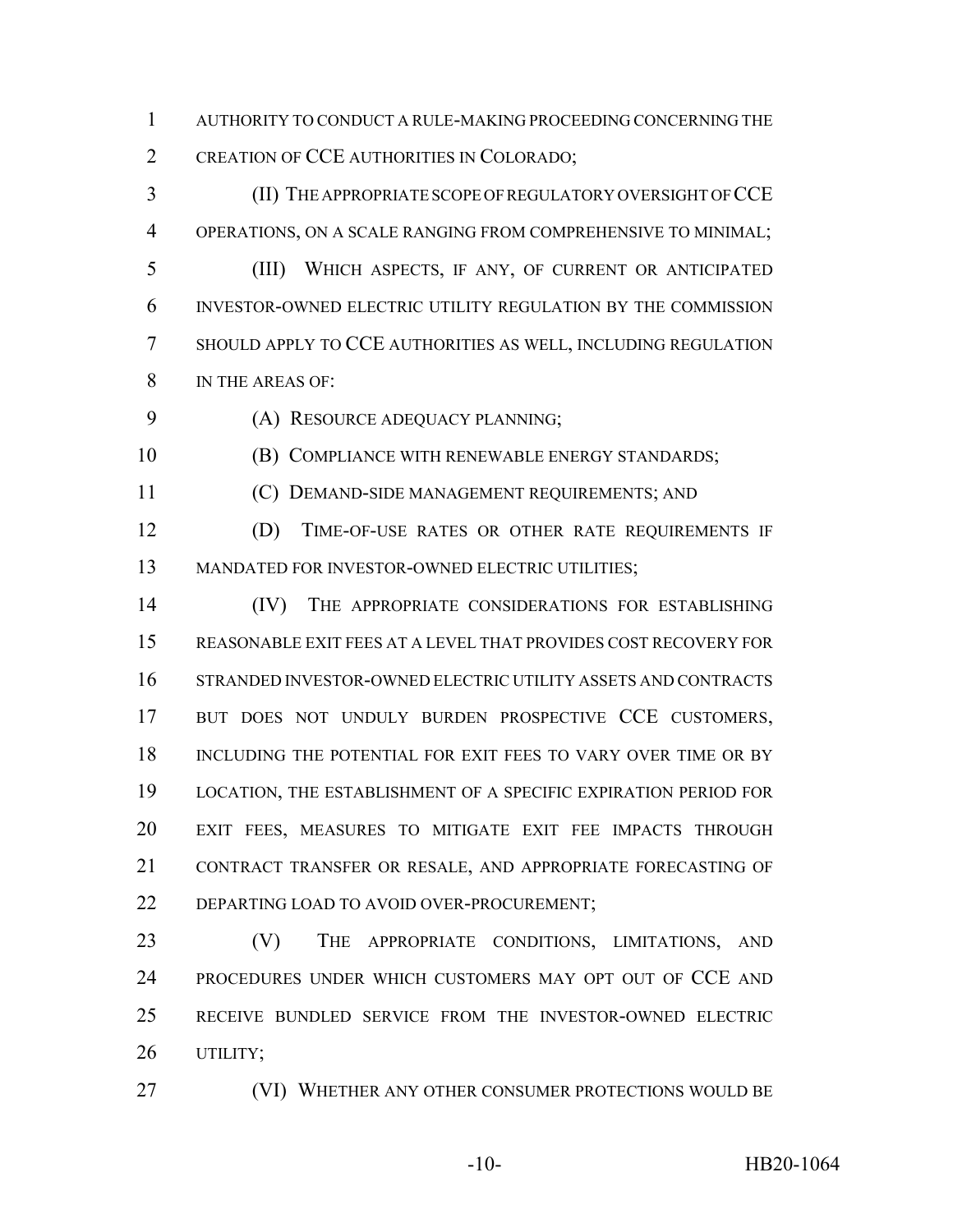REQUIRED, AND THE MEANS OF PROVIDING THOSE PROTECTIONS;

 (VII) STRATEGIES FOR OVERCOMING ANY CHALLENGES TO THE AVAILABILITY OF CREDIT FOR THE STARTUP OR CONTINUING OPERATION OF CCE PROGRAMS;

 (VIII) WHAT REGULATORY AND LEGAL ISSUES HAVE ARISEN IN OTHER STATES THAT HAVE ADOPTED THE WHOLESALE, OPT-OUT MODEL OF CCE, AND POSSIBLE SOLUTIONS FOR THOSE ISSUES;

8 (IX) WHETHER AN INVESTOR-OWNED ELECTRIC UTILITY THAT REMAINS THE SOLE PROVIDER OF DISTRIBUTION, TRANSMISSION, AND OTHER SERVICES TRADITIONALLY PROVIDED BY THE UTILITY, SUCH AS METERING AND BILLING, SHOULD ALSO BE THE PROVIDER OF LAST RESORT 12 FOR SUPPLYING ELECTRICITY TO CUSTOMERS WHO OPT OUT OF CCE;

 (X) THE APPROPRIATE PROCESS FOR APPROVAL OF CCE ON BEHALF 14 OF CUSTOMERS WITHIN A JURISDICTION;

 (XI) WHAT REGULATORY OVERSIGHT, IF ANY, SHOULD APPLY TO RESOURCE PROCUREMENT FOR CCE AUTHORITIES, FOR EXAMPLE IN THE AREAS OF:

(A) STANDARDS FOR REQUESTS FOR PROPOSALS; OR

(B) ASSURANCE OF RELIABILITY;

20 (XII) WHETHER LEGISLATION SHOULD BE ADOPTED OR AMENDED TO GUARANTEE OPEN ACCESS AND FAIR PRICES FOR TRANSMISSION SERVICES;

 (XIII) WHAT MINIMUM REQUIREMENTS SHOULD APPLY TO INDEPENDENT POWER PRODUCERS AND POWER MARKETERS WHO WISH TO 25 SUPPLY ENERGY TO A CCE AUTHORITY;

26 (XIV) WHAT, IF ANY, DATA-SHARING REQUIREMENTS SHOULD BE IMPOSED ON INVESTOR-OWNED ELECTRIC UTILITIES TO HELP ENSURE THAT